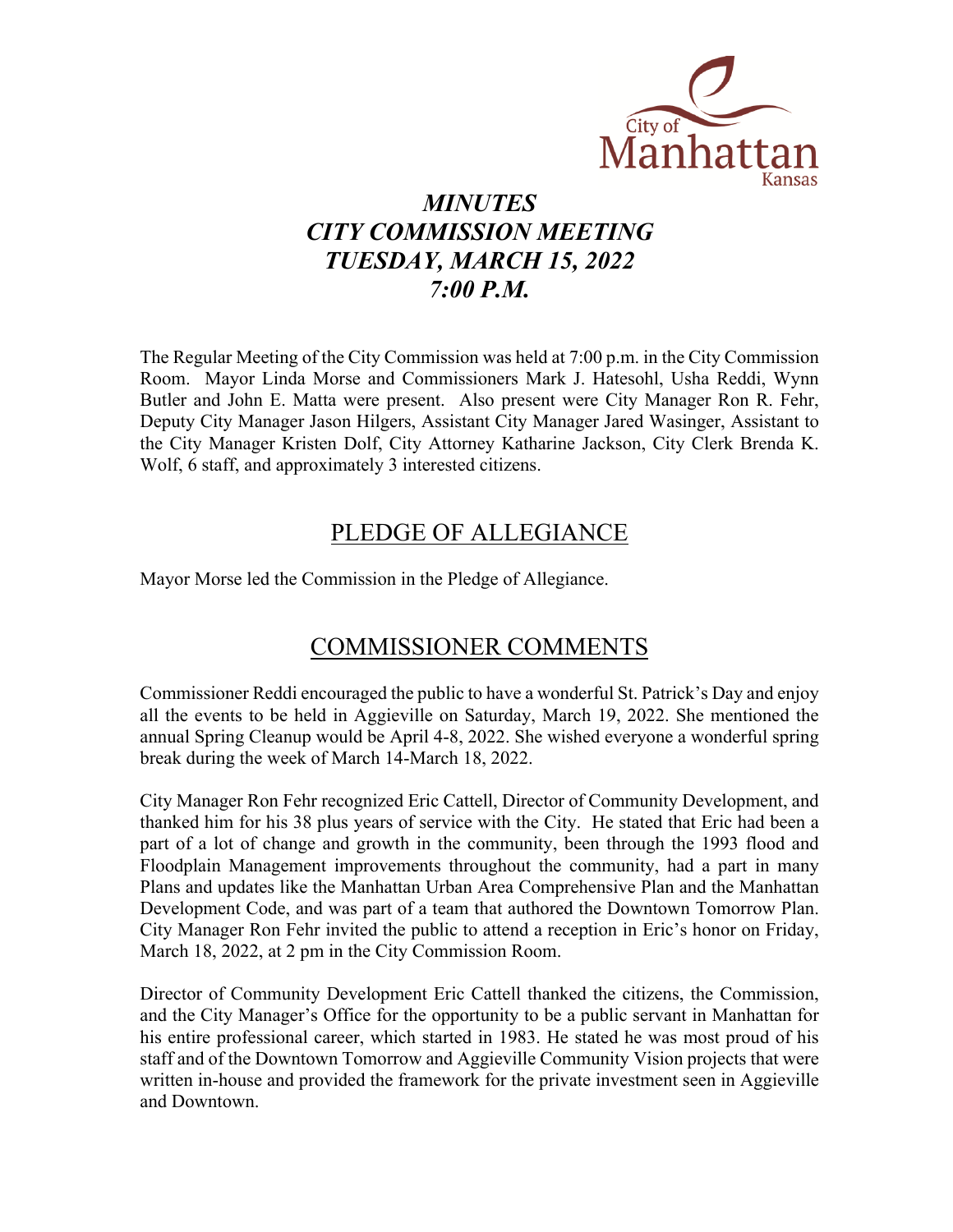## COMMISSIONER COMMENTS *(CONTINUED)*

Mayor Morse thanked Eric Cattell for his long service with the City.

City Manager Ron Fehr mentioned there would not be a Work Session on Tuesday, March 22, 2022, nor on Tuesday March 29, 2022, and that the next legislative meeting would be on April 5, 2022.

## CONSENT AGENDA

(\* denotes those items discussed)

#### **MINUTES**

The Commission approved the minutes of the Regular City Commission Meeting held Tuesday, March 1, 2022.

#### **CLAIMS REGISTER NO. 2998**

 The Commission approved Claims Register No. 2998 authorizing and approving the payment of claims from February 23, 2022 – March 8, 2022, in the amount of \$422,408.04.

#### **CLAIMS REGISTER NO. 2999**

 The Commission approved Claims Register No. 2999 authorizing and approving the payment of claims from February 23, 2022 – March 8, 2022, in the amount of \$6,162,947.88.

#### **LICENSE**

The Commission approved an annual Cereal Malt Beverage Off-Premises License for Casey's #3949, 221 Fort Riley Boulevard.

#### **ORDINANCE NO. 7568 – EXPAND STAR BOND DISTRICT – ART AND LIGHT MUSEUM**

 The Commission approved Ordinance No. 7568 expanding the STAR bond district for the proposed Art and Light Museum.

#### **RESOLUTION NO. 031522-A – AUTHORIZED REPRESENTATIVES - KANSAS MUNICIPAL INVESTMENT POOL**

 The Commission approved Resolution No. 031522-A designating authorized representatives of the City of Manhattan for the purposes of investing into the Kansas Municipal Investment Pool.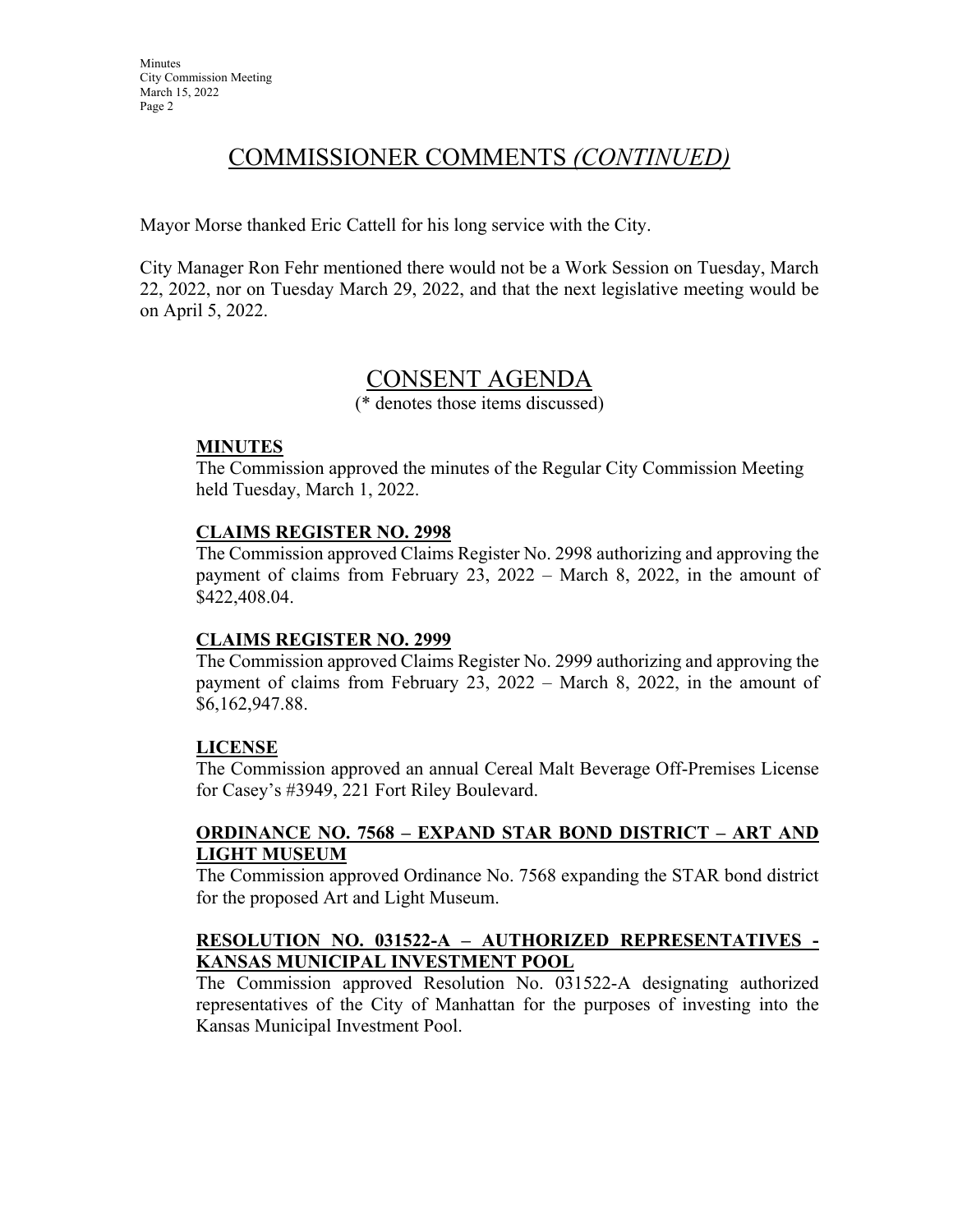# CONSENT AGENDA (*CONTINUED*)

#### **RESOLUTION NO. 031522-B – SPECIAL EVENT WITH ALCOHOL PERMIT – AGGIEVILLE SHOWDOWN**

 The Commission approved Resolution No. 031522-B authorizing a Special Event with Alcohol Permit for the Aggieville Showdown on April 2, 2022.

#### **REQUEST FOR QUALIFICATIONS – TRAFFIC SYSTEMS MASTERPLAN (SP2203)**

 The Commission authorized City Administration to seek qualifications for professional services for a Traffic Systems Masterplan and appointed Commissioner Butler to serve on the Selection Committee.

#### **GRANT - PRIVATE UTILITY EASEMENT - NORTHEAST COMMUNITY PARK AND CITY LEVEE TRACT - EVERGY KANSAS CENTRAL, INC.**

The Commission granted a private utility easement to Evergy Kansas Central, Inc. over and under land located at the Northeast Community Park *(See Attachment No 1)* and the City Levee Tract *(See Attachment No. 2)*.

### **DONATED ART AGREEMENT – SUNSET ZOO EXPEDITION ASIA WORKS PROGRESS ADMINISTRATION MURAL**

 The Commission approved the application for the Sunset Zoo Expedition Asia Works Progress Administration Mural and authorized the Mayor and City Clerk to execute a donation agreement.

#### **SOLE SOURCE PURCHASE - TRAFFIC SIGNAL EQUIPMENT - US HIGHWAY 24 AND LEVEE DRIVE INTERSECTION PROJECT (ST2101, CIP #EN120P)**

 The Commission authorized a sole source purchase of traffic signal equipment from Le Mac Company, Inc., of Kansas City, Kansas, for the US Highway 24 and Levee Drive Intersection project (ST2101, CIP #EN120P).

Mayor Morse opened the public comments.

Hearing no comments, Mayor Morse closed the public comments.

Commissioner Reddi moved to accept the consent agenda and appoint Commissioner Butler for the Traffic Systems Master Plan, Item F1. Commissioner Hatesohl seconded the motion. On a roll call vote, motion carried 5-0.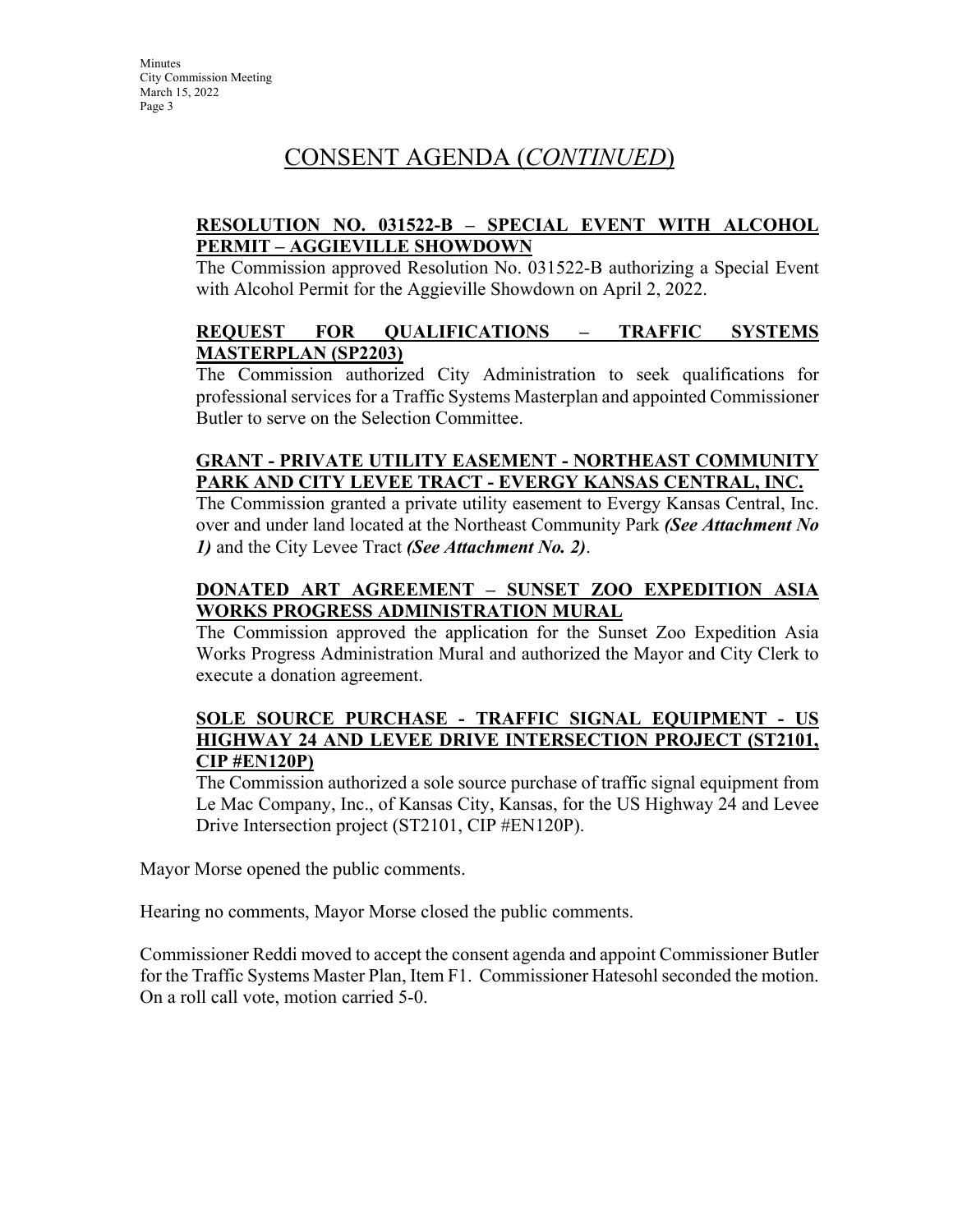Minutes City Commission Meeting March 15, 2022 Page 4

### **ADJOURNMENT**

At 7:08 p.m., the Commission adjourned.

 $J\Omega$  endle  $K.\nu$ 

Brenda K. Wolf, CMC, City Clerk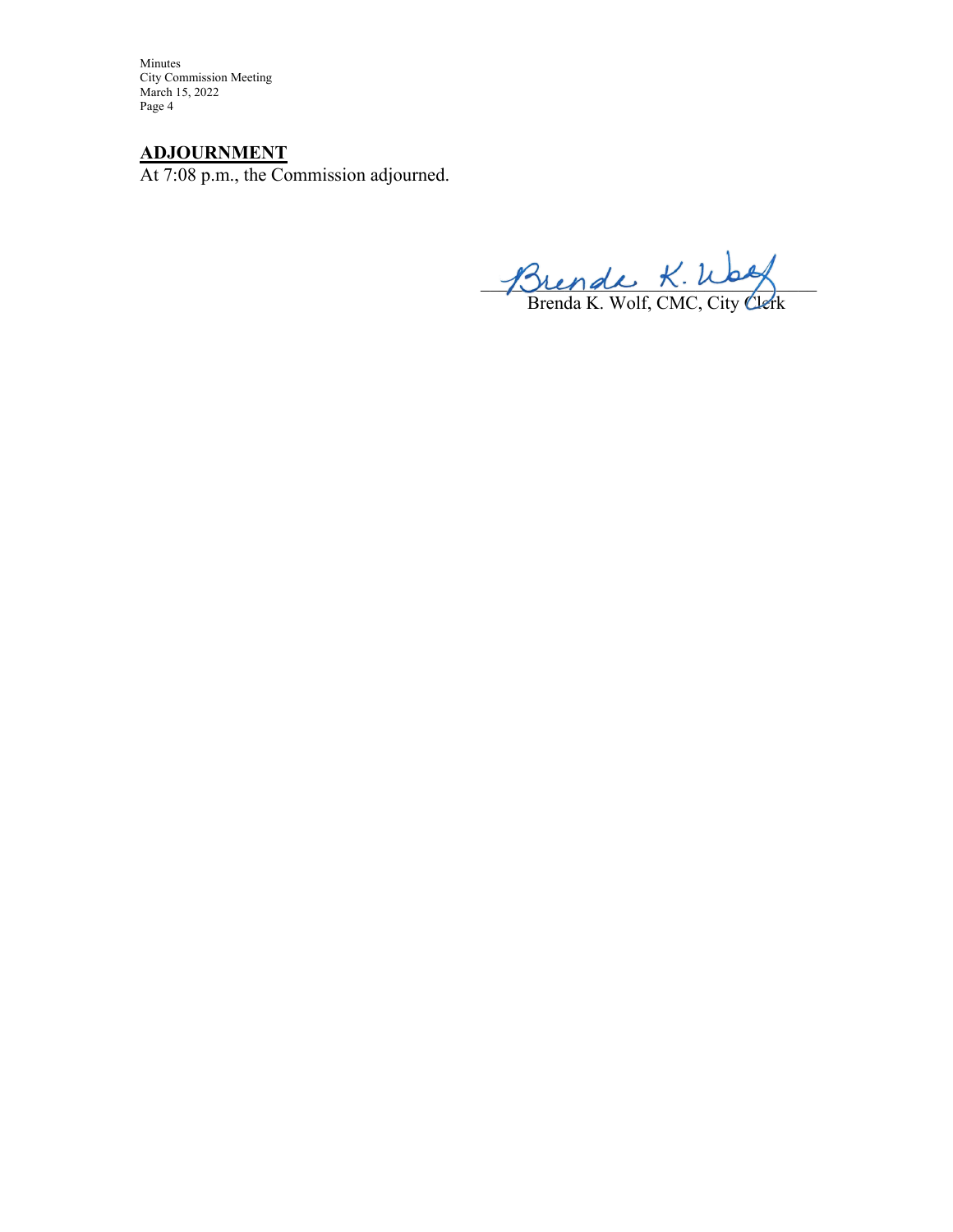Minutes City Commission Meeting March 15, 2022 Page 5

#### Attachment No. 1